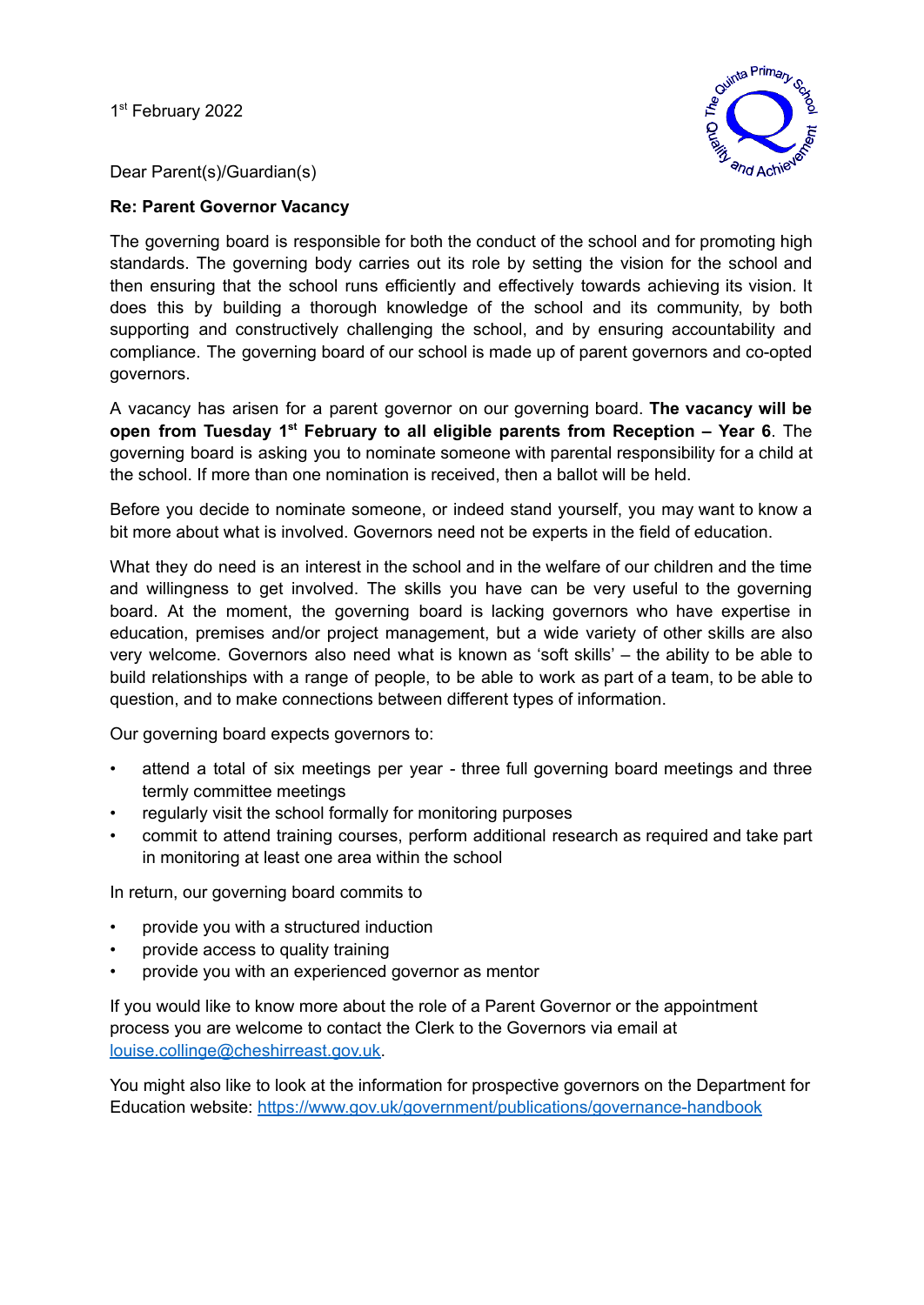Please note that for the protection of children all governor appointments are subject to a vetting process and identity check.

If you would like to put yourself forward as a candidate, please complete and return the attached documents by **Tuesday 15th February 2022**. Your nomination should be accompanied by a short personal statement which should include:

- evidence of the extent to which you possess the skills and experience the governing board desires;
- your commitment to undertake training to acquire or develop the skills to be an effective governor;
- how you plan to contribute to the future work of the governing board.

If it is necessary for there to be an election, I will contact you to let you know about the arrangements.

Yours sincerely

me

Mr William Sharpe Headteacher [head@thequinta.cheshire.sch.uk](mailto:head@thequinta.cheshire.sch.uk)

*Enclosed:*

- Nomination form
- Eligibility Self Declaration Form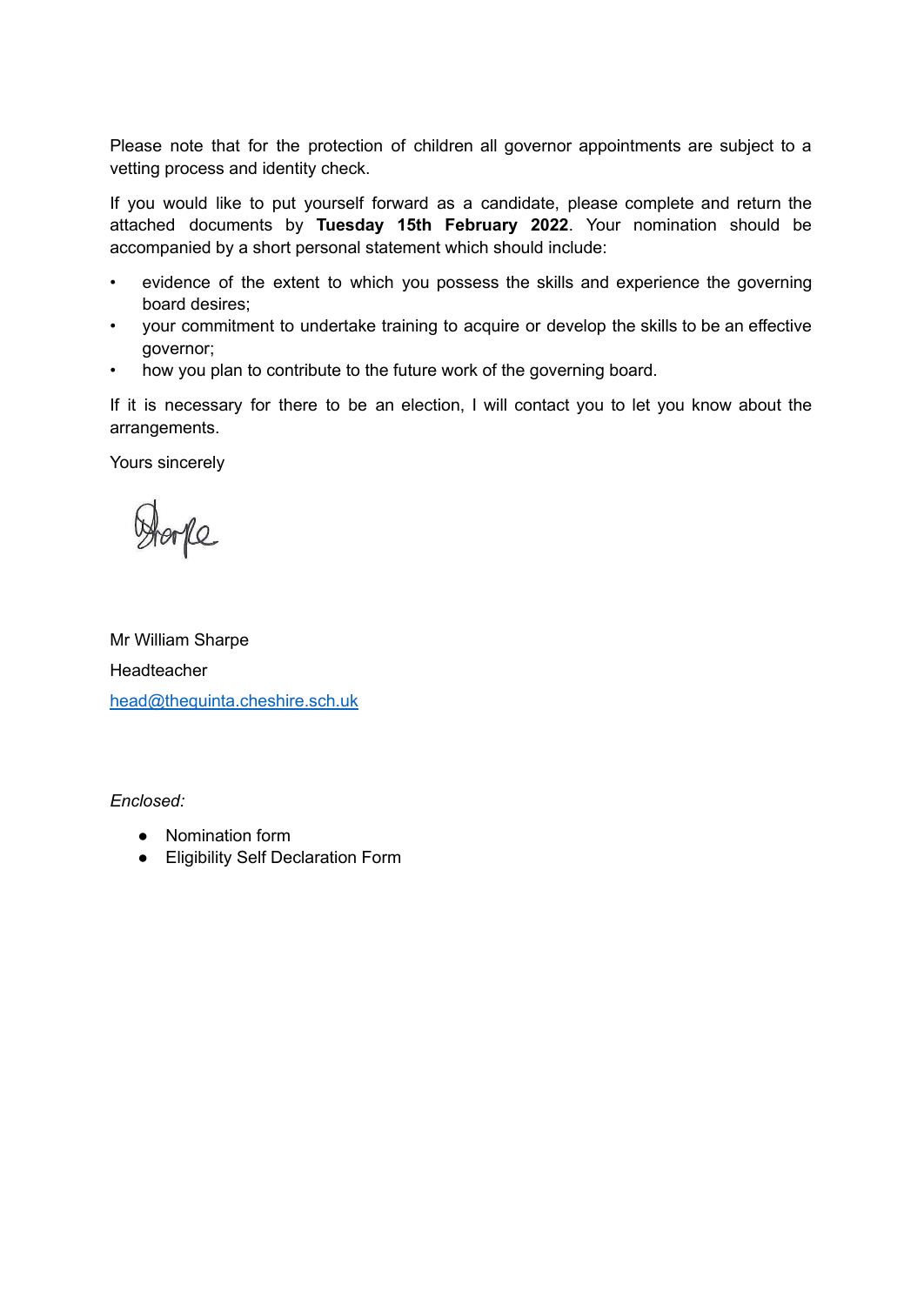

### Parent Governor Election

## **Nomination Form**

| Name:                                                                                                                              |  |  |
|------------------------------------------------------------------------------------------------------------------------------------|--|--|
| Address:                                                                                                                           |  |  |
| The above-named person has a child at the school, is willing to serve if elected<br>and is hereby nominated to stand for election. |  |  |
|                                                                                                                                    |  |  |
| Nominated by*                                                                                                                      |  |  |
| (name in capitals<br>and address)                                                                                                  |  |  |
| Signature of<br>nominee:                                                                                                           |  |  |
| Date:                                                                                                                              |  |  |

**N.B.** Completed nomination forms must be returned to Head Teacher Mr William Sharpe [head@thequinta.cheshire.sch.uk](mailto:head@thequinta.cheshire.sch.uk) by 15th February 2022.

\* Self-nomination is acceptable.

#### **Personal statement**

The nominee should use the back of this form to complete their **personal statement**.

The statement should provide a brief description/background and set out your:

- skills and experience
- commitment to undertake training to acquire or develop the skills to be an effective governor;
- and how you could support the future work of the governing board.

This description should not be more than 200 words long and will be included on the voting paper if a ballot is held.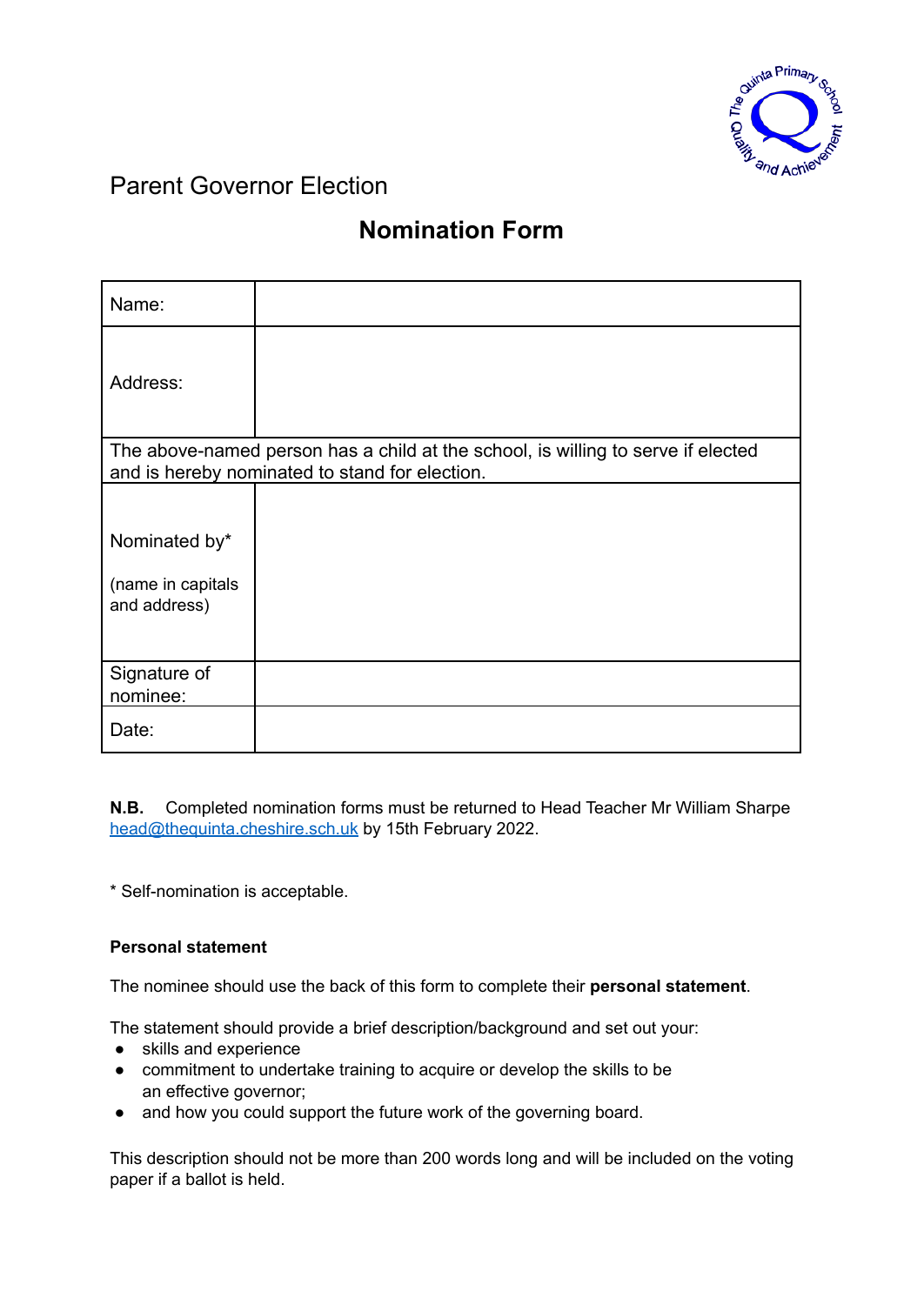# **Personal Statement**

Name of nominee: \_\_\_\_\_\_\_\_\_\_\_\_\_\_\_\_\_\_\_\_\_\_\_\_\_\_\_\_\_\_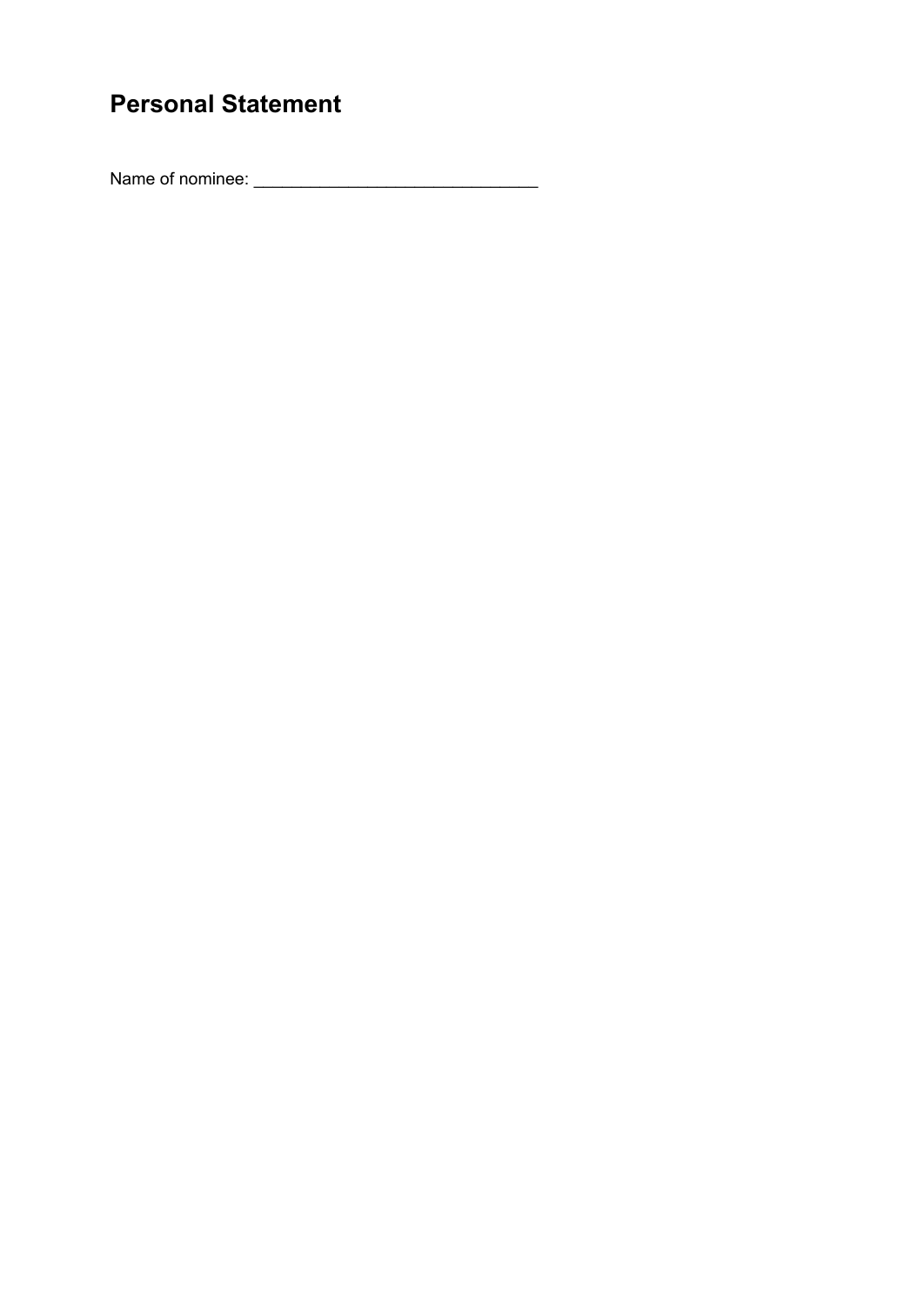### SCHOOL GOVERNOR ELIGIBILITY DECLARATION FORM

| Please answer each question by ticking in the relevant column on the righthand side                                                                                                                                                                                                                                                                                                                                                                        |  | $\mathsf{N}$<br> 0 |
|------------------------------------------------------------------------------------------------------------------------------------------------------------------------------------------------------------------------------------------------------------------------------------------------------------------------------------------------------------------------------------------------------------------------------------------------------------|--|--------------------|
| Are you aged 18 or over at the date of this election or appointment?                                                                                                                                                                                                                                                                                                                                                                                       |  |                    |
| Have you been disqualified as a governor at this school for failing to attend governing board meetings for a<br>continuous period of six months, beginning with the date of the first meeting missed, without the consent of the<br>governing board? Note: This does not apply to Headteachers                                                                                                                                                             |  |                    |
| Have you been removed from a post as a governor by a governing board within the previous 5 years?<br>A person is disqualified from holding office as a governor in any school until the date immediately after the<br>fifth anniversary of the date of their removal (The school governance constitution and federations England<br>amendment regulations 2017).                                                                                           |  |                    |
| Has your estate been sequestrated (temporarily repossessed) and the sequestration not been discharged,<br>annulled or reduced?                                                                                                                                                                                                                                                                                                                             |  |                    |
| Are you the subject of a bankruptcy restrictions order or an interim order: debt relief restrictions order or interim<br>order?                                                                                                                                                                                                                                                                                                                            |  |                    |
| Are you subject to: a disqualification order or disqualification undertaking under the Company Directors Act 1986; a<br>disqualification order under the Companies (Northern Ireland) Order 2002; a disqualification undertaking accepted<br>under the Company Directors Disqualification (Northern Ireland) Order 2002 or an order made under Section<br>492(2)(b) of the Insolvency Act 1986 (failure to pay under a County Court administration order)? |  |                    |
| Have you been removed from the office of a trustee for a charity by an order made by the Charity Commission or<br>Commissioners or the High Court on the grounds of any misconduct or mismanagement in the administration of the<br>charity for which you were responsible or to which you were privy or to which you contributed or to which you<br>facilitated by your conduct?                                                                          |  |                    |
| Have you been removed, under section 34 of the Charities and Trustee Investment (Scotland) Act 2005, from<br>being concerned in the management or control of anybody?                                                                                                                                                                                                                                                                                      |  |                    |
| Are you included in the list kept under section 1 of the protection of Children Act 1999 (list of those considered by<br>the Secretary of State as unsuitable to work with children)?                                                                                                                                                                                                                                                                      |  |                    |
| Are you subject to a direction of the Secretary of State under section 142 of EA 2002(or any other disqualification,<br>prohibition or restriction which takes effect as if contained in such a direction)?                                                                                                                                                                                                                                                |  |                    |
| Are you barred from regulated activity relating to children in accordance with section 3(2) of the Safeguarding<br>Vulnerable Groups Act 2006?                                                                                                                                                                                                                                                                                                             |  |                    |
| Are you disqualified from working with children under sections 28, 29 or 29A of the Criminal Justice and Court<br>Services Act 2000?                                                                                                                                                                                                                                                                                                                       |  |                    |
| Are you disqualified from registration under Part 2 of the Children and Families (Wales) Measure 2010 for child<br>minding or providing day care or disqualified from registration under Part 3 of the Childcare Act 2006?                                                                                                                                                                                                                                 |  |                    |
| Have you, in the five years prior to becoming a governor, or since becoming a governor been sentenced to three<br>months or more in prison (whether suspended or not) without the option of a fine?                                                                                                                                                                                                                                                        |  |                    |
| Have you, in the twenty years prior to becoming a governor, received a prison sentence of two and a half years<br>or more?                                                                                                                                                                                                                                                                                                                                 |  |                    |
| Have you, at any time, received a prison sentence of five years or more?                                                                                                                                                                                                                                                                                                                                                                                   |  |                    |
| Have you been fined, in the five years prior to becoming a governor or since becoming a governor, for<br>causing a nuisance or disturbance on school or education premises?                                                                                                                                                                                                                                                                                |  |                    |
| Are you employed to work at the school or on a contract for services at the school and work for more than 500<br>hours a year?                                                                                                                                                                                                                                                                                                                             |  |                    |
| Signature:<br>Date:                                                                                                                                                                                                                                                                                                                                                                                                                                        |  |                    |

**This form should be returned to Head Teacher Mr William Sharpe at the school by 15th February 2022.**